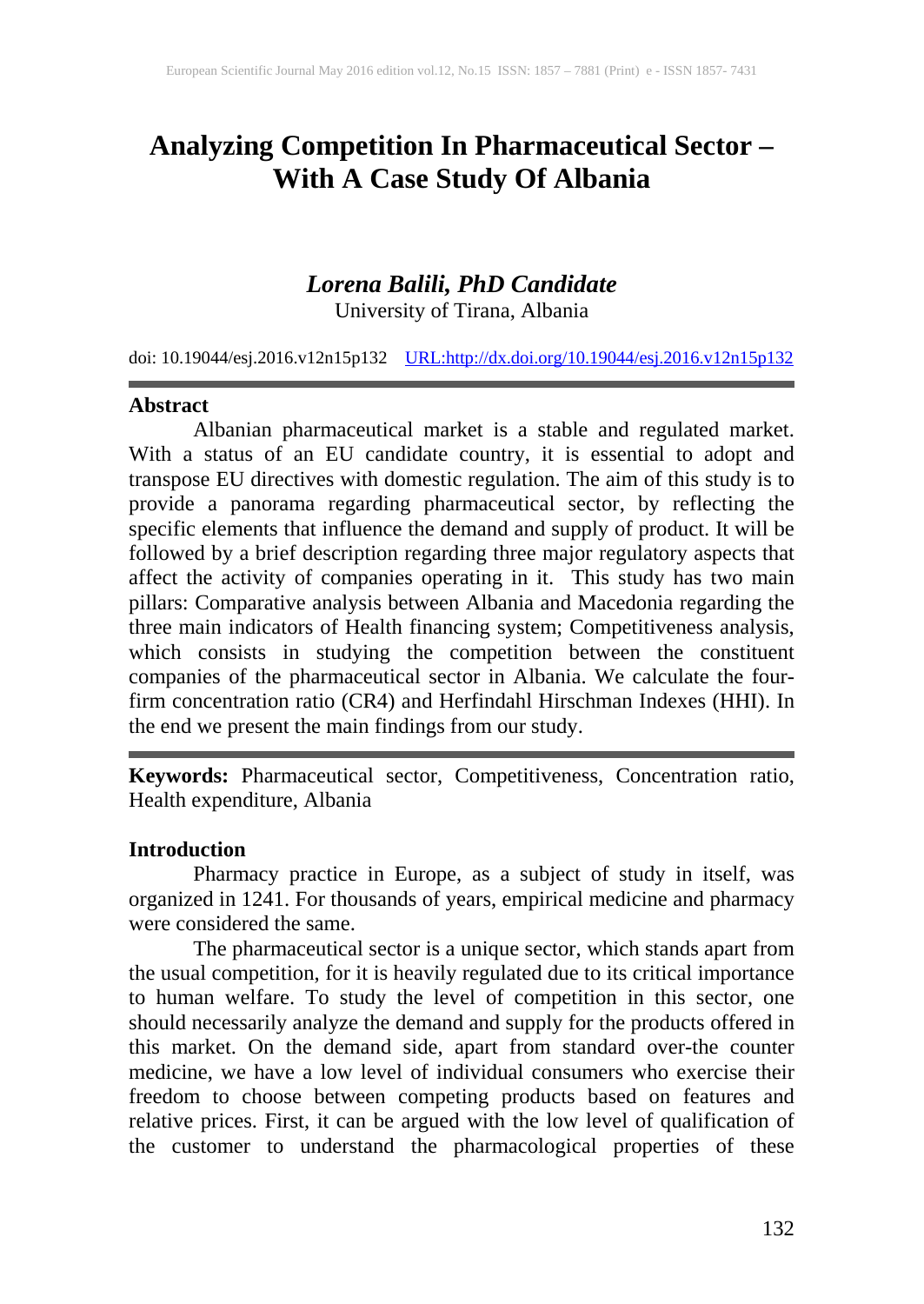ingredients although the exact chemical composition of medicines is mandatorily printed on the packaging.

Second, the products in this sector have features that consumers can not evaluate before use and in some cases the characteristics become difficult to identify even after use since the effects of the medication may not be apparent for a long time. It is important to mention that the drugs included in the category of goods are based on medical advice. To a great extent, therefore, demand is driven by the prescribing behavior of healthcare providers.

As a result consumers are not necessarily price sensitive. Another phenomenon often occurs in which pharmacists can substitute drugs with others or can either make descriptions of drugs to patients who are unwilling to go to a doctor. This reflects a very large distance to the final consumers by the manufacturers. Given that, many of these products are essential for human welfare, even making the difference between life and death, consumers are not price sensitive and are willing to sacrifice other consumption needs in order to incur healthcare expenses.

Even in developed countries this findings are relevant, but the situation in Albania is particularly delicate because of the greater lack of awareness, information, education among consumers and limited coverage of health insurance.

Once described the main elements that influence demand, the *supplyside* pharmaceutical industry worldwide is dominated by a handful of firms; the dominance of reinforcing their market to the protection of the patent (for which they strive constantly to expand), higher advertising budgets and marketing led by health care providers who actually affect 'choice' of the customer. As pointed out in the pioneering study by Nanda and Khan (2006), there is the possibility of anti-competitive horizontal agreements at the level of producers as well as distributors, vertical agreements between producers and distributors in the supply chain and abuse of dominance arising out of patent protection.

In addition, one of the major factor that affect the development of each sector, is the process of regulatory development. Specifically, we will mention three key factors that influence this process in the pharmaceuticals: The first element is the licensing procedures for exercising the activity of wholesale, retail, import-export and production in the pharmaceutical sector. The second element relates to the statutory definition of reimbursable medicines and the third element relates to pricing policies.

In Albania, pharmaceutical sector is regulated by Law Nr. 105/2014 "On Drugs and Pharmaceutical Service"1

<sup>&</sup>lt;sup>1</sup> This law is partly aligned with: Directive  $2001/83$  / EC of the European Parliament and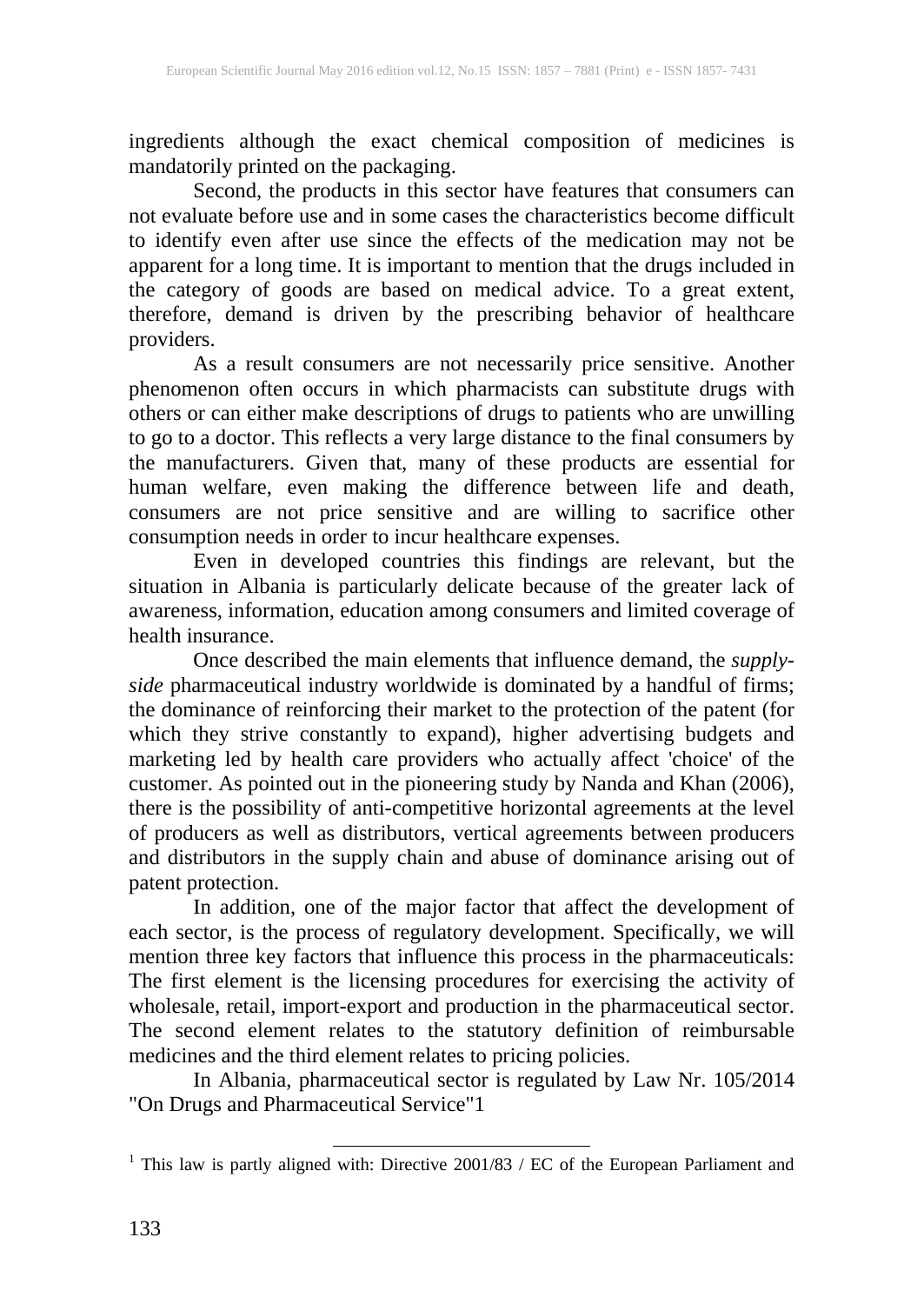This law establishes rules for the manufacture, placing on the market, import, export, marketing, use, marketing, quality control and inspection activities related to medicines for human use in the Republic of Albania, in order to ensure public health. This law applies to medicines for human use manufactured industrially, intended to be placed on the market in the Republic of Albania. Law nr.10383, 24.2.2011 "On compulsory insurance of health care in the Republic of Albania", lists reimbursable drugs as part of the compulsory insurance services. This package is compiled by determining among other things, the list of reimbursable drugs, as well as the extent of coverage of its drugs. The structure list of drugs is determined on the basis of the list of essential drugs, according to the classification INN (active principle of the drug), as defined by the World Health Organization.

The Council of Ministers nr.645 decision, 10.01.2014 "On the establishment and functioning of the price of drugs" regarding the price of medicines, sets that the price of drugs should be comparable to the price of five countries of the region (Macedonia, Greece, Italy, Serbia and Croatia) and can't be higher than in those countries. Drug Prices Commission verifies the documentation of imported medicines, carried out and submitted to the National Agency for Medicines and Medical Equipment, during the past 12 months. "The reference price for Albania" will be the lowest price of the following elements: a) the applied price of the five reference countries; b) the retail price of the drug in the origin country; c) the price of imported medicines in the Republic of Albania, during the past 12 months. The price of drugs on the market is controlled and based on CIF2 import prices declared by companies marketing authorization holder and on the basis of producer prices for medicines produced in the country, declared by the domestic producer.

#### **Health expenditure in Albania and Macedonia**

In Western Balkan countries, the transition from socialism to capitalism and democracy was less smooth than in other parts of Emerging Europe. Upon completion of this stage they passed huge challenges in complete reorganization of their respective economies toward transformation

 $\overline{a}$ 

Council dated November 6, 2001 "on the Community code relating to medicinal products for human use" Number CELEX: 32001L0083, Official Journal of the European Union, Series L, Nr.311, dated 28. 11. 2001, p 67-128, as amended. Directive 2001/20 / EC of the European Parliament and the Council of 4 April 2001 "on the approximation of laws, regulations and administrative provisions of the Member States relating to the implementation of good clinical practice in the conduct of clinical trials on medicinal products for human use". products for human use" .<br><sup>2</sup> CIF import price "means the price" (Cost, Insurance, Freight - cost, insurance,

transportation expense), designed to bar from the manufacturer or marketing authorization holder for crossing point of entry in the Republic of Albania.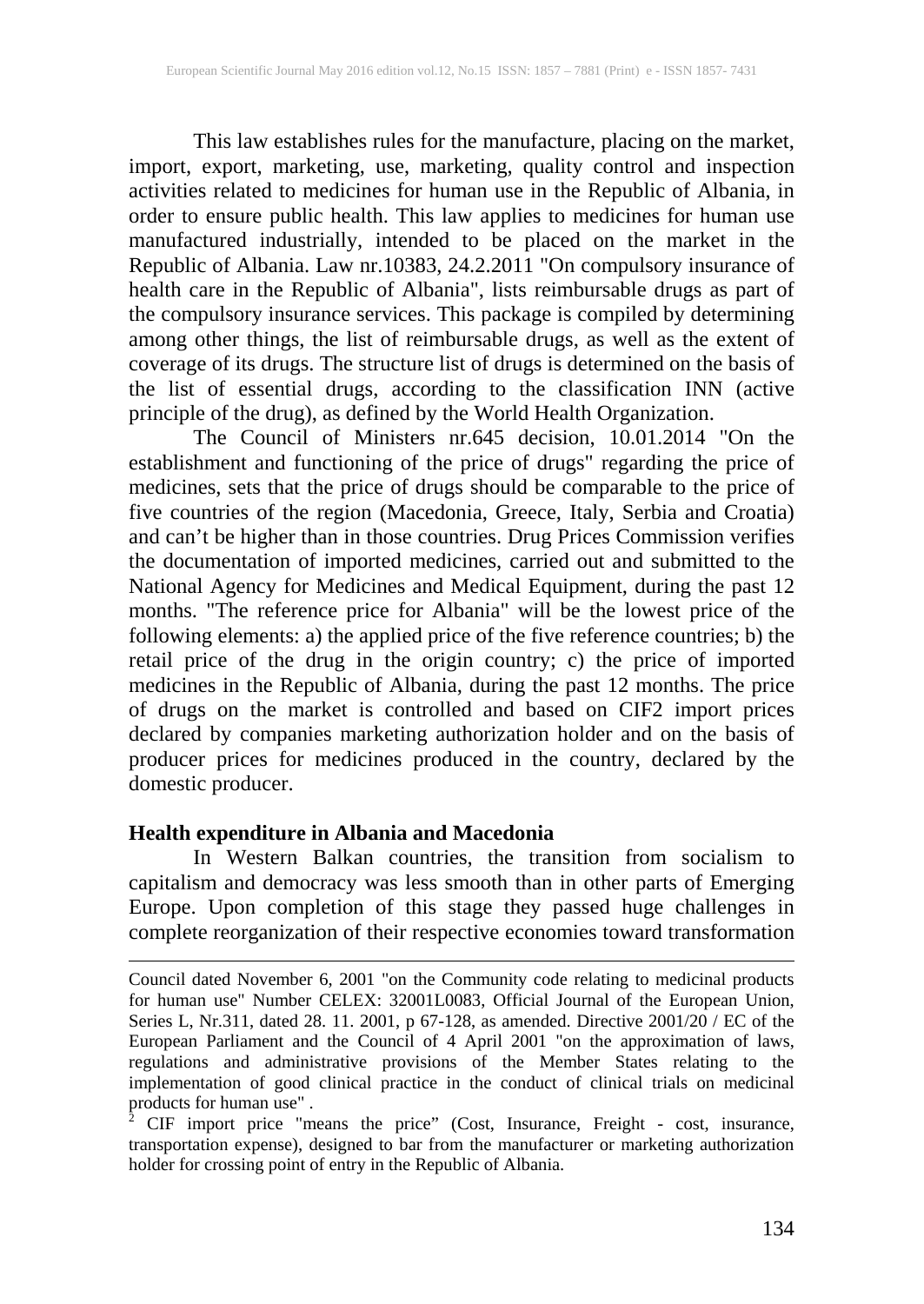into market economies, building the institutions to support the market economy, liberalizing prices, and privatizing many state- and socially-owned enterprises. What becomes more apparent is that there is a strong orientation towards the European Union (EU) in the Western Balkan States (WBS), leading to an effort to align pharmaceutical legislation with EU directives. As of early 2016, the six countries of the Western Balkans – Albania, Bosnia and Herzegovina, FYR Macedonia, Kosovo, Montenegro and Serbia – face a formidable array of challenges.

Health expenditures constitute one of the most important issues for the economies of most countries of the world. Expenses on this regard, having a high exert on public budgets, measure government investments in well-being and health of their citizens. Based on this argument, and especially embraced by the priror history of civil war and by the global economic crisis in the last decade, this issue is even more challenging for most Balkan countries.

Below we examine three important indicators of health financing system for two countries of Western Balkan, Albania and Macedonia. More specifically, the reports are: 1. Private expenditure on health as a percentage of total expenditure on health is a core indicator of health financing systems. This indicator contributes to understanding the relative weight of private entities in total expenditure on health. It includes expenditure from pooled resources with no government control, such as voluntary health insurance, and the direct payments for health by corporations (profit, non-for-profit and NGOs) and households. 2. General government expenditure on health as a percentage of total government expenditure contributes to understand the weight of public spending on health within the total value of public sector operations. It includes not just the resources channeled through government budgets but also the expenditure on health by extra-budgetary entities and notably the compulsory health insurance. 3. External resources for health as a percentage of total expenditure on health traces the financing flows from external sources who provide the funds to public and private financing agents. It includes in kind and in cash resources provided as loans and grants. This is, however, an indicator which refers to the origin of the resources used to purchase health services.

These data are generated from sources that World Health Organization (WHO), has been collecting for over ten years. The most comprehensive and consistent data on health financing is generated from national health accounts. <sup>3</sup> In Albania, as shown in the table 1.dominates the

<sup>&</sup>lt;sup>3</sup> The principal international references used are the EUROSTAT database, International Monetary Fund (IMF) international financial statistics; OECD health data. National sources include: National health accounts (NHA) reports, national accounts (NA) reports, general government (GG) accounts, public expenditure reviews (PER), notably social security and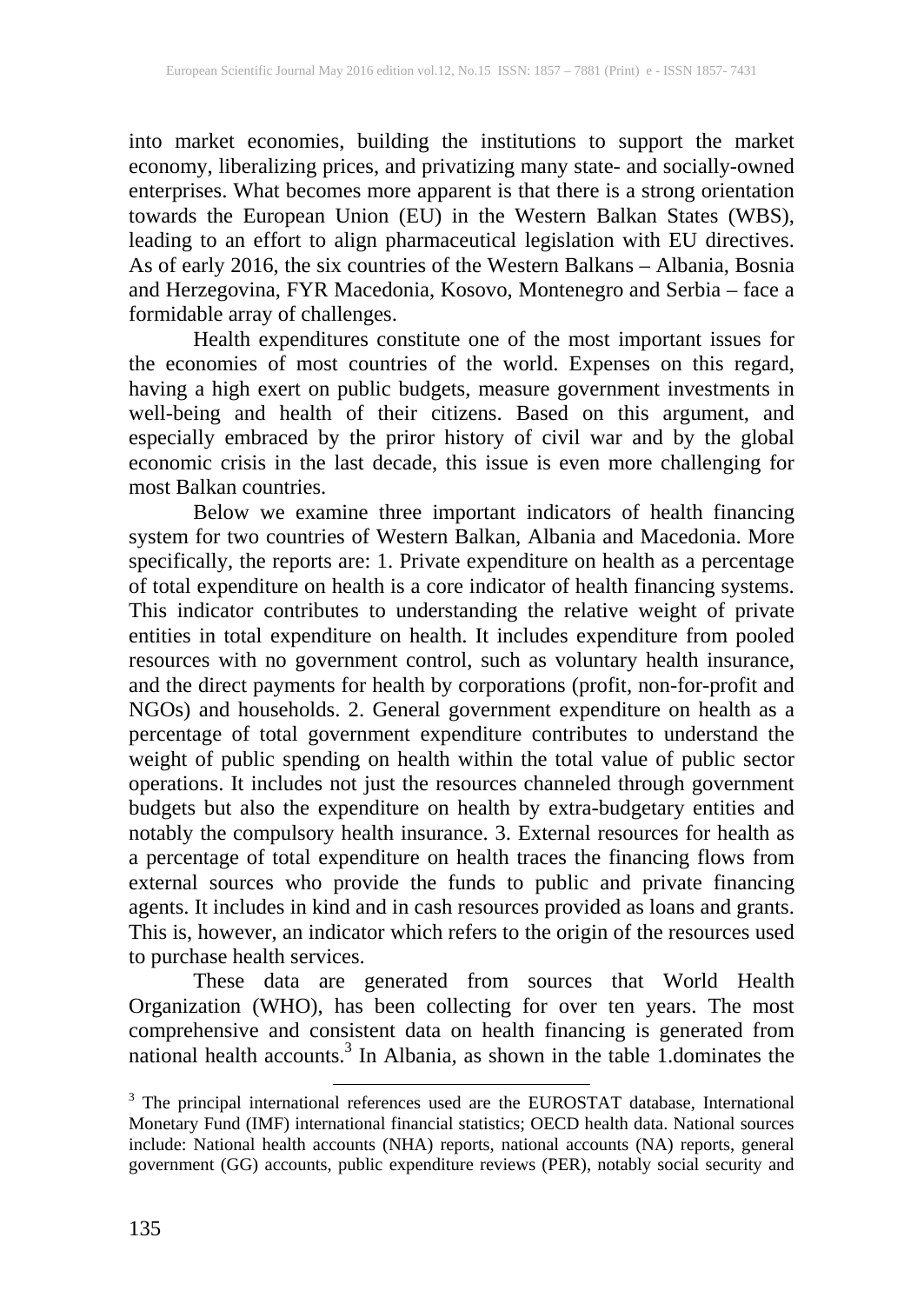first report reflecting the high importance of private expenditure on health, reflecting an annual average rate of 19.5% higher than Macedonia. As for the second indicator we see a slightly higher and stable rate of Macedonia against Albania with an average annual rate of 5% higher.



Table 1: Author's calculations based on the World Health Organization database



#### **Macedonia**

Table 2: Author's calculations based on the World Health Organization database

Despite the fact that in both countries the ratio is not high, it is concluded that in Albania the public expenditure allocated on health to the total government expenditure is lower than in Macedonia. It is shown that in Albania private expenditure on health was slightly higher than governmental. And finally, the third report calculated is approximately the same for both countries, with a slight fluctuation of 1.6% in average annual rate in Albania.

## **Albanian pharmaceutical market and competitiveness study**

 $\overline{a}$ 

Albanian pharmaceutical market is a stable and regulated market. Currently there are about 100 pharmaceutical companies which are distributors of pharmaceutical products and only few of them are producers.

other health insurance compulsory agencies.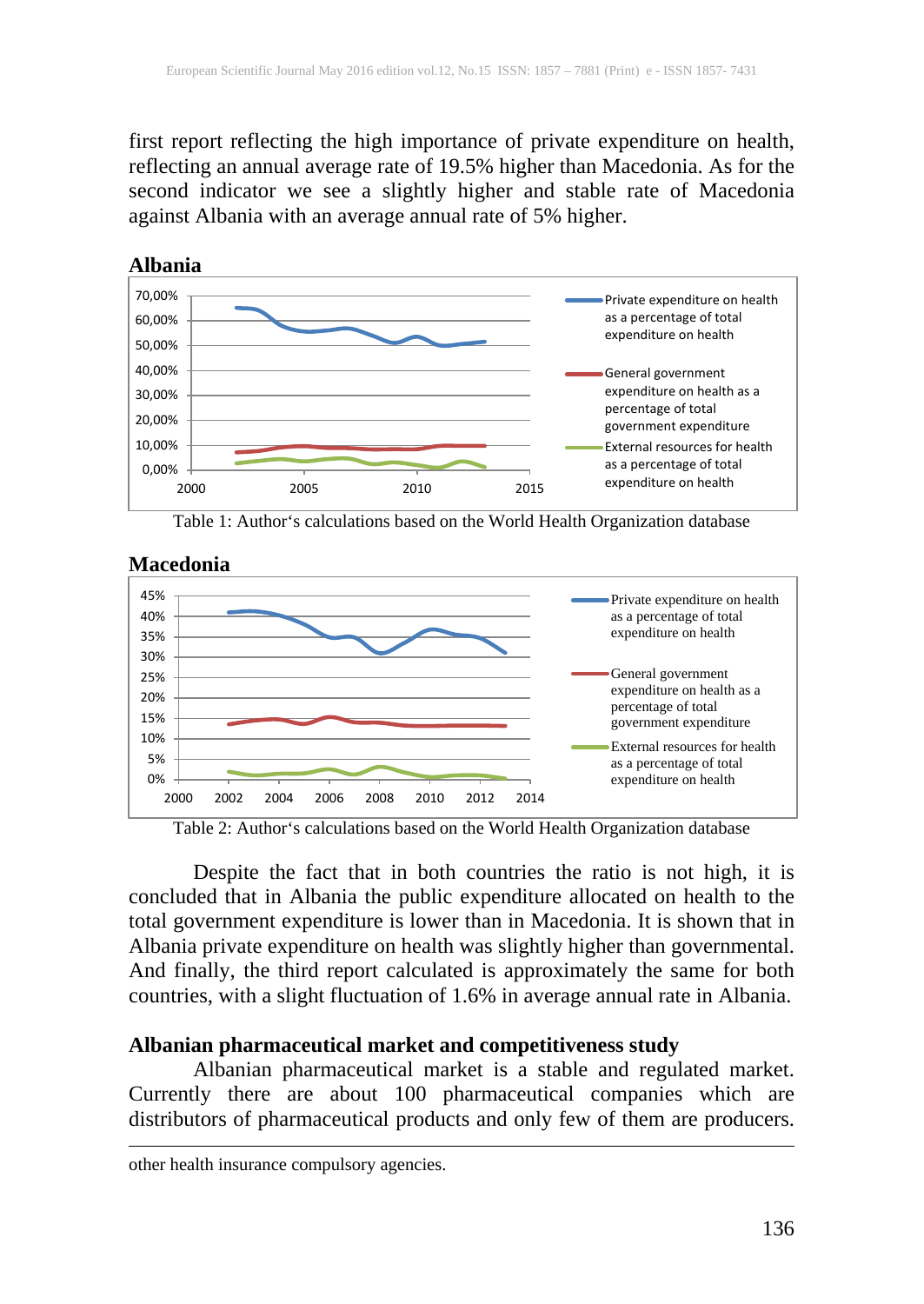About this total, 22 companies are counted as large tax payers, based on the internal regulations of the General Directorate of Tax where largest taxpayers (known as VIP), have a turnover of more than 250 million ALL (approximately 1.8 million EUR). The total sales of these companies for 2014 is  $23,264,972,209$  ALL<sup>4</sup>. The dominance of these companies in the pharmaceutical market has been present for years. A part of the study is going to examine the degree of concentration of the four most important companies in the sector that indices of how fragmented the market is structured. Market structure varies from one extreme where perfect competition exists with many producers or sellers and easy market entry and exit. The other market extreme is a monopoly with effective barriers to entry of a competitor. The tendency toward a monopoly or a market with monopolistic characteristics or power is the focus of most studies using concentration indices.

The study will be based on the calculation of the four-firm concentration ratio (CR4) and Herfindahl Hirschman Indexes (HHI). The four-firm concentration ratio is an indicator of the size (as measured by output or sales) of the four largest firms within an industry, compared to the output of the entire industry. It is determined as follows:

 $CR4 = (X1 + X2 + X3 + X4) / T$ 

Where, Xn is the sale of the nth largest firm and T is the total sales of the industry.

The selected evaluation period is 2012- 2014. The calculation will be based on the identification of four companies which have a higher level of sales for the period selected. We make two assumptions to perform calculations. The first will be based on the actual sales of the 22 VIP companies in the pharmaceutical sector. And the second will be based on estimated data for all sector companies including actual data for 22 large companies and assuming a total sales level for 78 other companies as the maximum potential limit sales of 250 million.

In table 3 are presented the calculation of CR4 indicators for four biggest companies in the sector. Calculations are made on the factual data of 22 large companies.

<sup>4</sup> The data calculated by the author on the financial statements of companies stated in Regional Tax Directorate of Large Taxpayers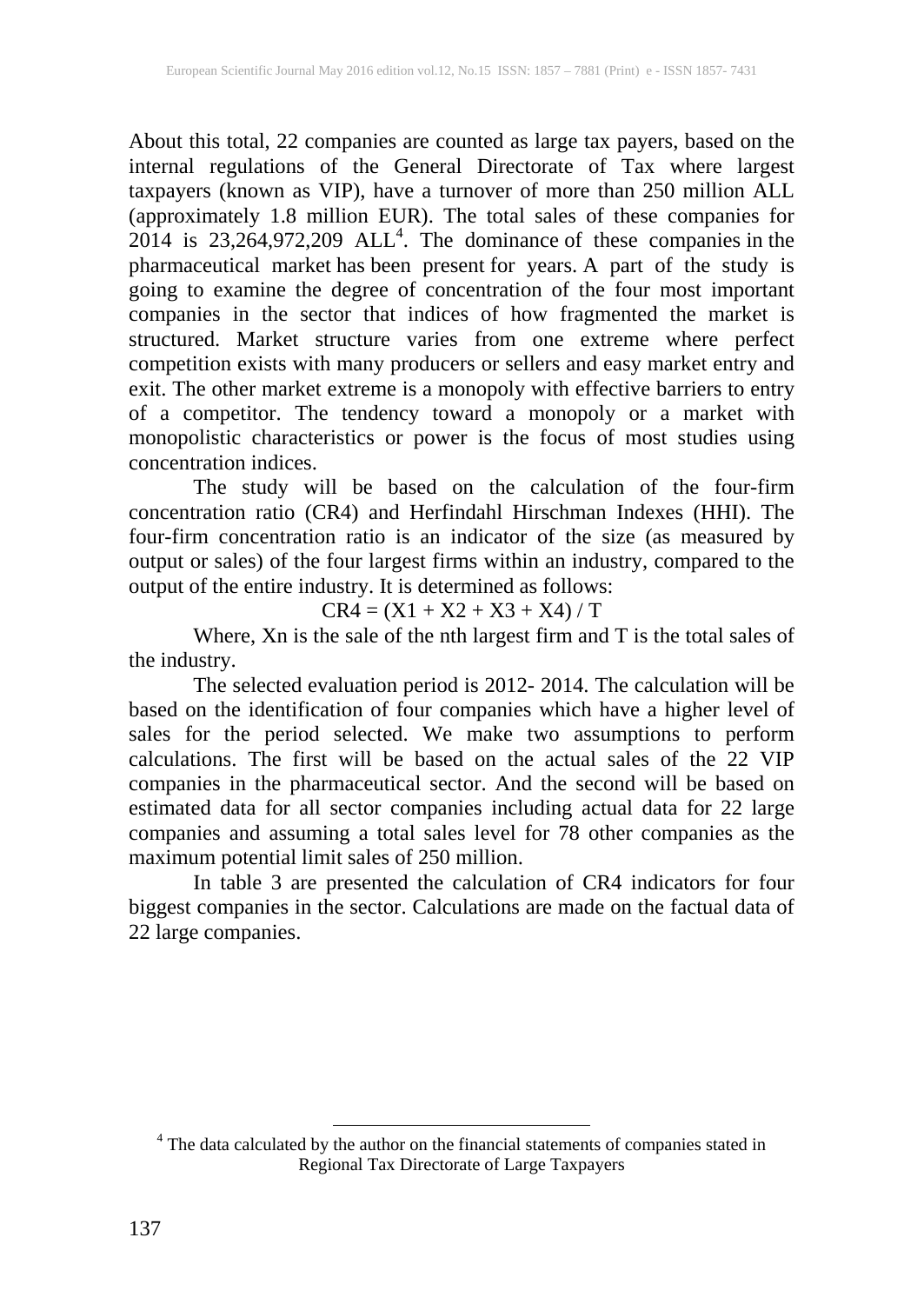|                                        | <b>Year 2012</b> | <b>Year 2013</b> | <b>Year 2014</b> |
|----------------------------------------|------------------|------------------|------------------|
| Sales (company 1)/ total sales $(\% )$ | 17.35            | 16.55            | 14.37            |
| Sales (company 2)/ total sales $(\% )$ | 9.94             | 12.33            | 13.04            |
| Sales (company 3)/ total sales $(\% )$ | 3.96             | 4.73             | 9.04             |
| Sales (company 4)/ total sales $(\% )$ | 10.53            | 9.64             | 7.81             |
| <b>Total</b>                           | 41.78%           | 43.25%           | 44.26%           |
| <b>Total Sales</b>                     | 100              | 100              | 100              |
| CR4                                    | 41.80%           | 44.30%           | 44.30%           |

Table 3: Author calculations based on financial statement data

In table 4, is presented the calculation of CR4 for four biggest companies making sector estimates of total sector sales including factual data of 22 large companies (VIP) and estimated data for 78 other not large companies (non-VIP).

|                                          | <b>Year 2012</b> | <b>Year 2013</b> | <b>Year 2014</b> |
|------------------------------------------|------------------|------------------|------------------|
| Sales (company 1)/ total estimated sales |                  |                  |                  |
| $\frac{9}{0}$                            | 8.95             | 8.95             | 7.82             |
| Sales (company 2)/ total estimated sales |                  |                  |                  |
| $\binom{0}{0}$                           | 5.13             | 6.67             | 7.1              |
| Sales (company 3)/ total estimated sales |                  |                  |                  |
| $\mathcal{O}(0)$                         | 2.05             | 2.56             | 4.92             |
| Sales (company 4)/ total estimated sales |                  |                  |                  |
| $\binom{0}{0}$                           | 5.44             | 5.21             | 4.25             |
| <b>Total</b>                             | 21.56%           | 23.39%           | 24.08%           |
| <b>Total estimated Sales</b>             | 100              | 100              | 100              |
| CR4                                      | 21.56%           | 23.39%           | 24.08%           |

Table 4: Author calculations based on financial statement data and estimated data

As in the first case and the second case, the generated results indicate a low level of concentration between 0% -50% which reflects a position between perfect competition and oligopoly.

The Herfindahl- Hirschman Index provides a more complete picture of industry concentration than does the concentration ratio. The HHI uses the market shares of all the companies in the industry, and these market shares are squared in the calculation to place more weight on the larger companies. If there are n companies in the industry, the HHI can be expressed:

HHI =  $10,000^*$  (s<sub>1</sub><sup>2</sup> + s<sub>2</sub><sup>2</sup> + s<sub>3</sub><sup>2</sup> + ... + s<sub>n</sub><sup>2</sup>)

Where  $s_i$  is the market share of the  $i^{\text{th}}$  company

The calculations for the three years are given in the following tables for 100 companies of the sector.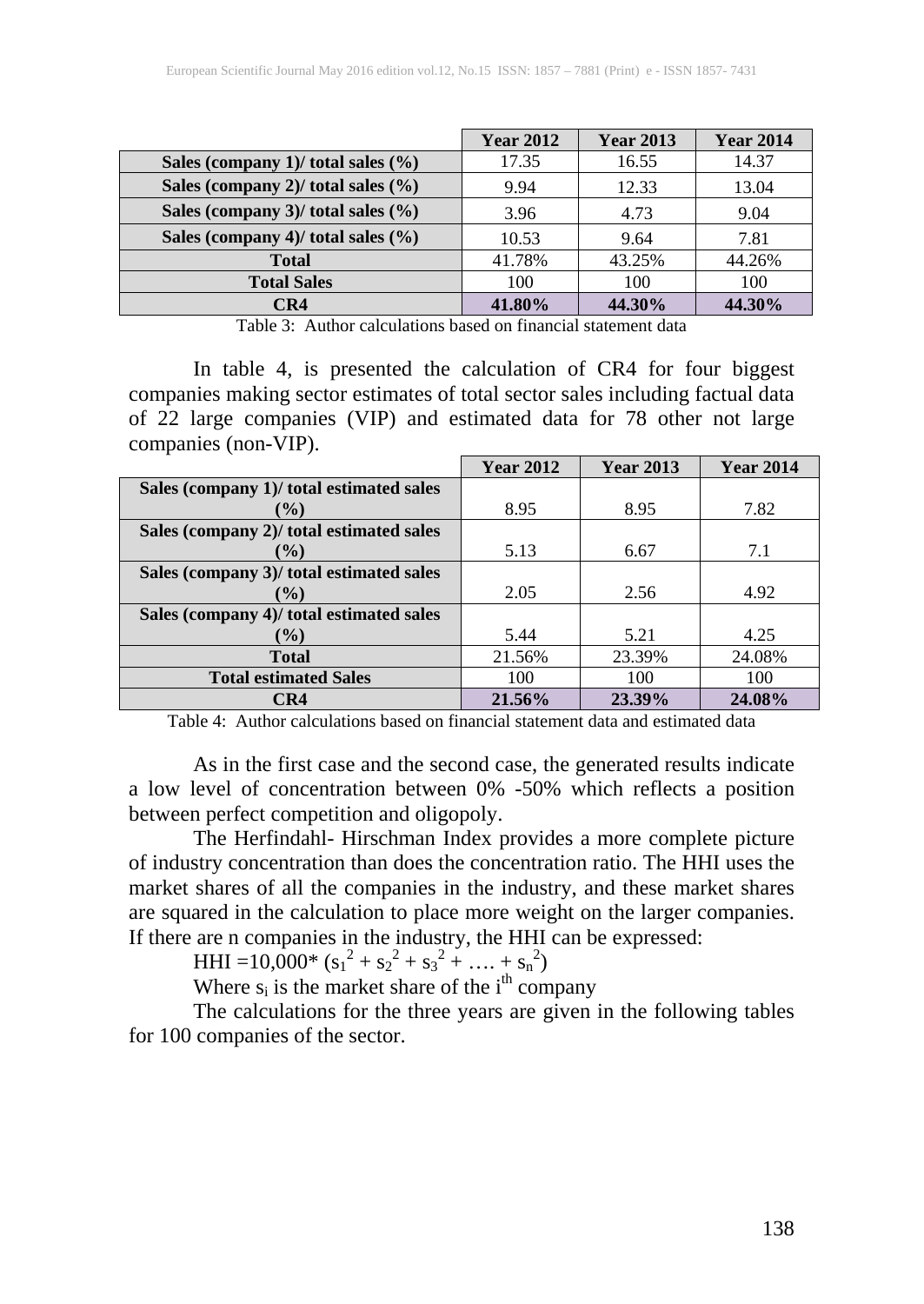|                    | $\omega$<br>O.<br>$\sim$ | 4<br>$\overline{ }$<br>$\sim$ $\sim$<br>⊂ | ७<br>$\infty$<br>$\overline{\phantom{0}}$ | $1$ $-1$ $-1$ $-1$ $-1$        | $\frac{15}{28}$                                                 |                     |                          |         | $\frac{3}{3}$<br>$-1-1$ $\sim$ $+1$ |         |                                               | $ \vec{\alpha} $ |  |  |  |  |  |                     |                   | $\infty$<br>m<br>⊂ |                     |                    |
|--------------------|--------------------------|-------------------------------------------|-------------------------------------------|--------------------------------|-----------------------------------------------------------------|---------------------|--------------------------|---------|-------------------------------------|---------|-----------------------------------------------|------------------|--|--|--|--|--|---------------------|-------------------|--------------------|---------------------|--------------------|
| S<br>$\mathcal{D}$ | 60                       | $\overline{\phantom{0}}$                  | $\sim$<br>ା≏ା<br>$\circ$                  | $\sim$<br>$Q_{\parallel}$<br>○ | $\overline{\phantom{0}}$<br>$\circ$<br>$\overline{\phantom{0}}$ | $\overline{5}$<br>○ | $\frac{5}{6}$<br>$\circ$ | $\circ$ | $\frac{3}{2}$<br>$\bigcirc$         | $\circ$ | $\frac{ 81 }{50}$<br>$\overline{\phantom{0}}$ |                  |  |  |  |  |  | $\frac{0.00}{0.00}$ | $rac{0.00}{0.00}$ | 60<br>○            | $\circ$<br>$\omega$ | 4.<br>39<br>$\sim$ |

Year 2014

| S | $\tilde{\mathcal{Q}}$<br>$\sim$ | .83<br>⊂ | $\overline{5}$<br>$\overline{\phantom{0}}$ | 56<br>$\overline{\phantom{0}}$            | n<br>$\overline{O}$<br>$\infty$ | $\mathbf{\Omega}$      | $\omega$<br>$\frac{\tilde{a}}{\tilde{a}}$<br>್⊦ | n<br>$\overline{r}$<br>$\bullet$<br>$\overline{\phantom{0}}$ | .75<br>$\overline{\phantom{0}}$                   |                                                   | $\frac{2.68}{5.21}$   |                                                               | $\frac{3}{5.71}$ $\frac{1}{1.76}$ $\frac{6}{1.39}$ |                                  | $\overline{.6}$<br>$\overline{\phantom{0}}$ | l n<br><u>୍ଚାର୍</u>                        |        |                   | $\frac{1556}{1556}$ |        | $\overline{5}$<br>⊂ | ७<br>$\overline{v}$<br>٠<br>$\sim$ | $\frac{59}{5}$<br>$\cdot$ .<br>⊂ | $\bullet$<br>⊂                                      | 59<br>⊂                                 | ○<br>$\Omega$<br>○              | σ<br>$\sqrt{2}$<br>⊂                |                      |                  |
|---|---------------------------------|----------|--------------------------------------------|-------------------------------------------|---------------------------------|------------------------|-------------------------------------------------|--------------------------------------------------------------|---------------------------------------------------|---------------------------------------------------|-----------------------|---------------------------------------------------------------|----------------------------------------------------|----------------------------------|---------------------------------------------|--------------------------------------------|--------|-------------------|---------------------|--------|---------------------|------------------------------------|----------------------------------|-----------------------------------------------------|-----------------------------------------|---------------------------------|-------------------------------------|----------------------|------------------|
|   | $\circ$<br>067                  | 0070     | 0319                                       | 3<br>$\overline{4}$<br>2<br>$\dot{\circ}$ | ⊂<br>801                        | 0408<br>$\ddot{\circ}$ | $\omega$<br>$\overline{4}$<br>0                 | 0306<br>$\overline{O}$                                       | $\mathsf{r}$<br>$\overline{30}$<br>$\ddot{\circ}$ | $\overline{\phantom{0}}$<br>072<br>$\ddot{\circ}$ | $\overline{4}$<br>271 | $\overline{\phantom{0}}$<br>$\overline{31}$<br>$\ddot{\circ}$ | $\overline{\phantom{0}}$<br>57<br>$\ddot{\circ}$   | $\circ$<br>007<br>$\ddot{\circ}$ | 4<br>036<br>$\dot{\circ}$                   | $\mathbf{\Omega}$<br>604<br>$\ddot{\circ}$ | 0.0403 | $\Omega$<br>0.065 | 0.4446              | 0.0038 | 0.0083              | $\omega$<br>$\sqrt{2}$<br>8<br>6   | $\overline{35}$<br>g             | $\Omega$<br>$\infty$<br>$\otimes$<br>$\ddot{\circ}$ | $\sim$<br>$\sim$<br>Ê<br>$\ddot{\circ}$ | n<br>$\omega$<br>$\otimes$<br>ö | $\sqrt{ }$<br>003<br>$\overline{C}$ | S<br>$\sqrt{2}$<br>4 | v<br>4<br>$\sim$ |

Year 2013

| ear 2012 |
|----------|
|          |

|                | $\epsilon$<br>$\overline{\phantom{0}}$<br>$\infty$ | $\frac{17}{1.72}$ | $\rightarrow$ | 8.90 |  |  |  |  |  |        |                                      |  | $\frac{1.19}{0.62}$                | $\frac{1}{0.62}$ | $\widetilde{\mathcal{O}}$<br>⊂ | Ö<br>ö          | $\sim$ |                      |          |
|----------------|----------------------------------------------------|-------------------|---------------|------|--|--|--|--|--|--------|--------------------------------------|--|------------------------------------|------------------|--------------------------------|-----------------|--------|----------------------|----------|
| $\overline{2}$ | $rac{1}{0978}$                                     | .0072<br>0        |               |      |  |  |  |  |  | 0.0079 | 0.0278<br>0.0413<br>0.2597<br>0.0040 |  | $\frac{0.0141}{0.0038}$<br>$\circ$ | 0.0038           | ○                              | 0038<br>$\circ$ | 0.0038 | S<br>$\overline{28}$ | $\infty$ |

Table 5: Author calculations based on financial statement data and estimated data

We note that for 22 larger companies are using real data taken from actual financial statement of companies, for smaller ones we are assuming a maximum potential level sales of 250 million ALL. Choosing this limit helps us to determine the potential level of competitiveness of selected sectors. The minimum level of the index which would reflect the full competition is: HHI  $min = 100<sup>2</sup>$  / nr. Companies = 100

We see from the results obtained that the level of index for the past three years is closer to 100 than 10,000 which indicate a low level of market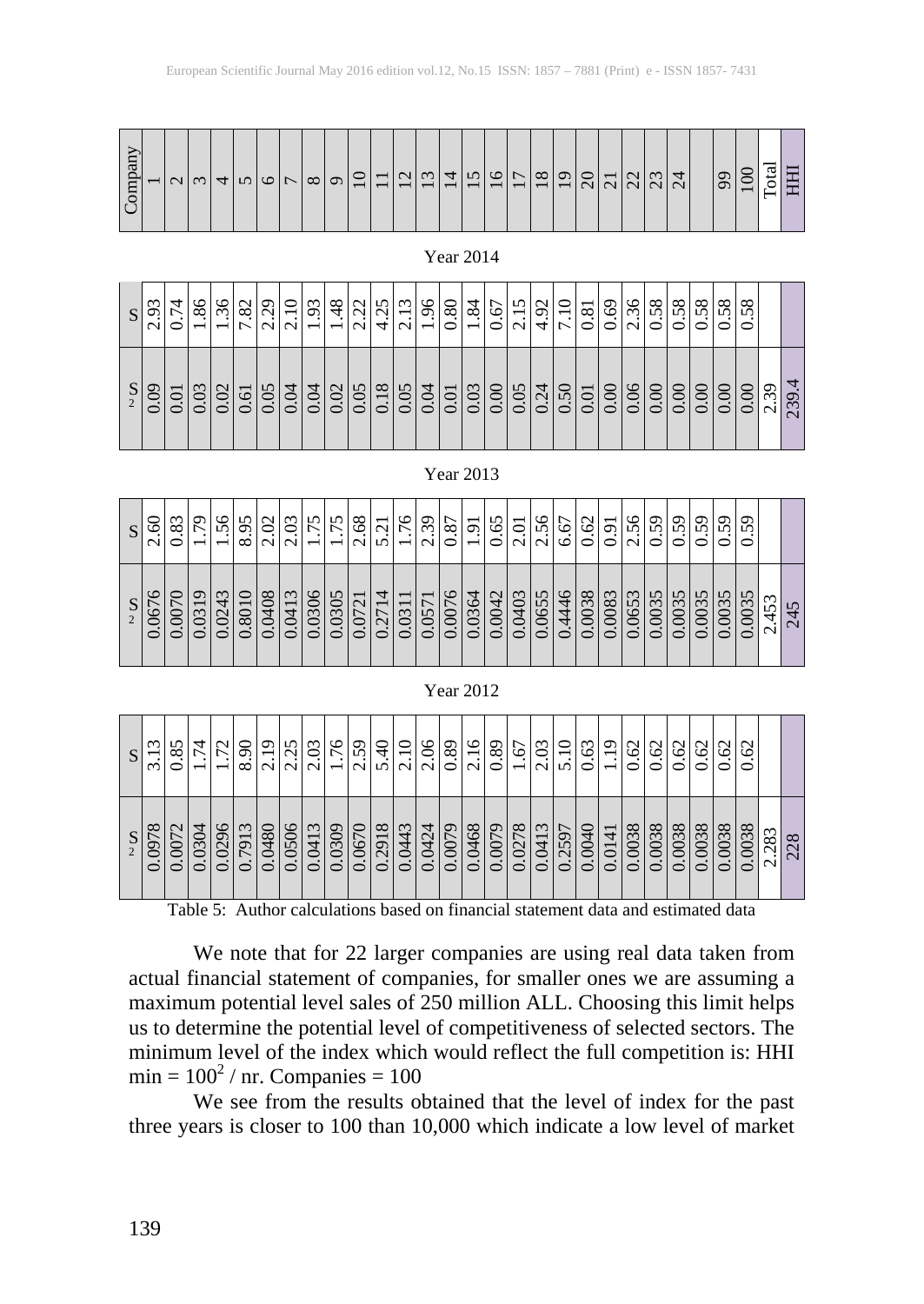concentration. The annual change rate for the period 2012-2013 is 0.17 times and the annual change rate in 2013-2014 is declining by 0.06 times.

Practically index values would be higher than the values listed in the table because the study assumed a maximum level of value sales for companies that do not appear as large taxpayers. Given that the greater weight of the sector (about 80%) is dominated by 22 studied companies, theoretical calculated assessment comes close to the actual market value.

#### **Conclusion**

After studying the main elements that characterize the pharmaceutical market in Albania and especially after analyzing the level of competitiveness of the constituent companies, we come to these conclusions.

First, the pharmaceutical market in Albania is a regulated and stable and market. Most of this market currently is dominated by 22 companies that are counted as large tax payers, based on the internal regulations of the General Directorate of Tax. Although entry and exit barriers in the sector are low, the specific characteristics of the activity within this sector show that the number of participating companies is stable over the years.

Second, the generated results indicate a low level of concentration between 0% -50% which reflects a position between perfect competition and oligopoly. Also, from the results obtained from HHI we saw that the level of index for the past three years is closer to 100 than 10,000 which indicate a low level of market concentration.

## **References:**

(MIDAS), IMS Health. (April 2015). United States of America.

Berman, P. R. (n.d.). "The impoverishing Effect of Healthcare Payments in India: New Methodology and Findings". *Economic and Political Weekly, 65*. Chaudhuri, S. (2012, March 24). "Multinationals and Monopolies: Pharmaceutical Industry India after TRIPS". *Economic and Political Weekly, 47(12)*.

Chaudhuri, S. (2013, April 27). "The Larger Implications of the Novartis-Glivec Judgment". *Economic and Political Weekly, 48(17)*.

*European Federation of Pharmaceutical Industries*. (n.d.). Retrieved from www.efpia.eu.

Gouri, G. (2009). *"Policy Roundtables Generic Pharmaceuticals".* OECD, DAF/ COMP (2009).

*Instituti i Statistikave*. (n.d.). Retrieved from www.instat.gov.al.

Krishna, A. (2010). "One Illness Away: How People Escape Poverty and Why they Become Poor". *Oxford University Press*.

*Market Research, pharmaceutical*. (n.d.). Retrieved from www.reportlinker.com.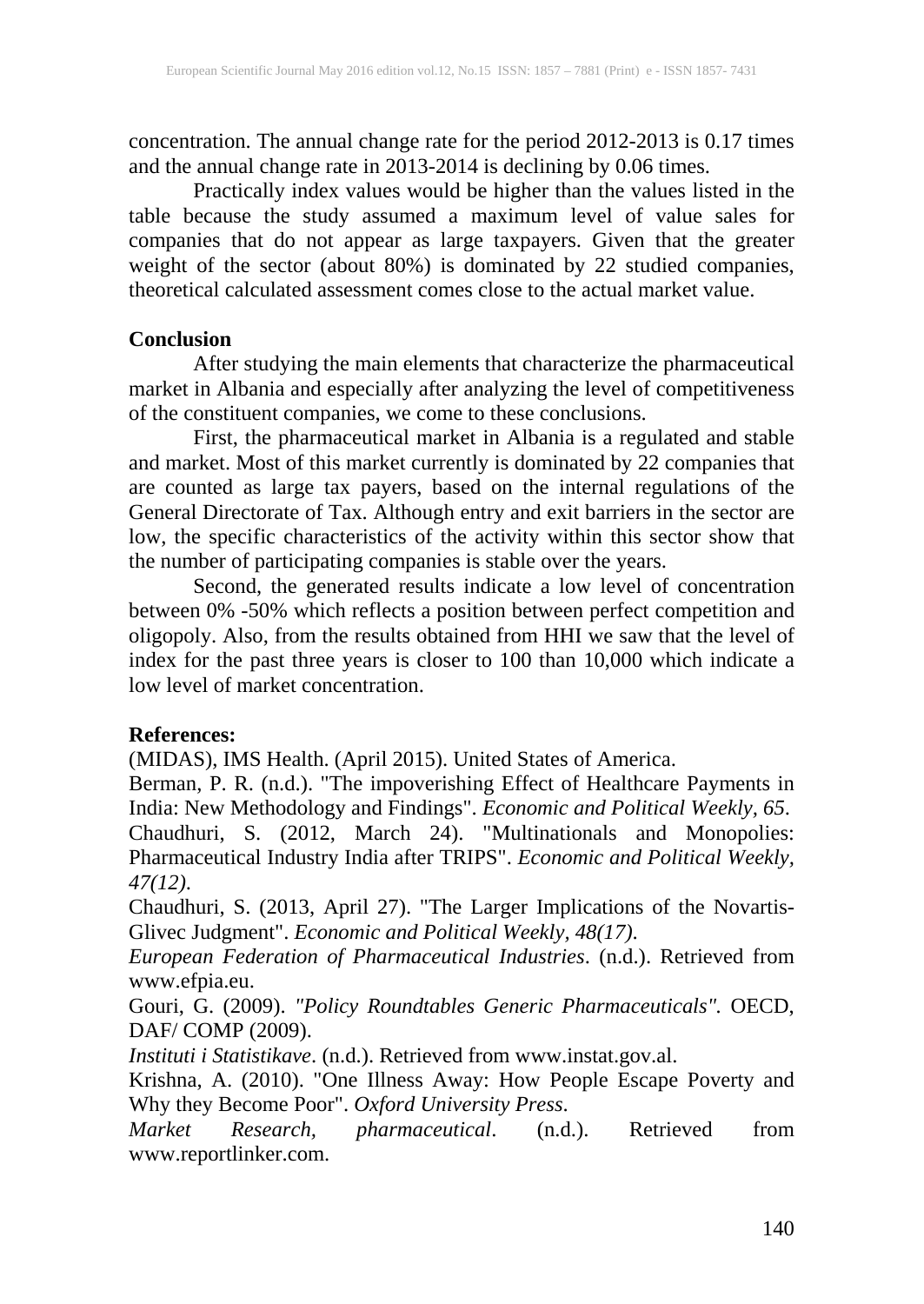Martin, S. (2004). *Advanced Industrial Economics, Blackwell*.

Nanda, N. a. (2006). "Competition Policy for the Pharmaceuticals Sector in India". Towards a Functional Competiton Policy for India". *Academic Foundation in Association with Consumer Unity and Trust Society*. *World Health Organisation*. (n.d.). Retrieved from www.who.org.

#### **Appendix:**

In Appendix we present a summary of data on which the paper is supported. The data for the first 22 companies are generated by companies' financial statements submitted to the General Tax Directorate. For other companies which are small in this sector, we get the level of estimated sales of 250 million ALL. On these data are calculated CR4 and HHI index.

|                    | <b>Sales per Year</b> |                |                |  |  |  |  |  |  |  |  |  |
|--------------------|-----------------------|----------------|----------------|--|--|--|--|--|--|--|--|--|
| Company            | 2012                  | 2013           | 2014           |  |  |  |  |  |  |  |  |  |
| 1                  | 1,268,085,995         | 1,103,764,140  | 1,254,581,516  |  |  |  |  |  |  |  |  |  |
| $\overline{2}$     | 344,048,351           | 354,229,566    | 317,938,134    |  |  |  |  |  |  |  |  |  |
| 3                  | 706,404,503           | 757,841,196    | 794,359,536    |  |  |  |  |  |  |  |  |  |
| $\overline{4}$     | 697,207,449           | 662,152,997    | 579,802,147    |  |  |  |  |  |  |  |  |  |
| 5                  | 3,606,166,848         | 3,799,673,436  | 3,342,767,360  |  |  |  |  |  |  |  |  |  |
| 6                  | 888,488,169           | 857,488,717    | 977,834,903    |  |  |  |  |  |  |  |  |  |
| 7                  | 912,057,913           | 862,967,569    | 896,518,571    |  |  |  |  |  |  |  |  |  |
| 8                  | 824,183,453           | 742,328,748    | 825,517,343    |  |  |  |  |  |  |  |  |  |
| 9                  | 712,980,398           | 741,046,868    | 631,958,374    |  |  |  |  |  |  |  |  |  |
| 10                 | 1,049,141,783         | 1,139,636,859  | 948,741,320    |  |  |  |  |  |  |  |  |  |
| 11                 | 2,189,943,698         | 2,211,792,937  | 1,816,922,339  |  |  |  |  |  |  |  |  |  |
| 12                 | 853,313,946           | 748,177,984    | 912,295,348    |  |  |  |  |  |  |  |  |  |
| 13                 | 835,093,691           | 1,014,655,452  | 840,145,508    |  |  |  |  |  |  |  |  |  |
| 14                 | 361,173,463           | 370,484,984    | 341,124,840    |  |  |  |  |  |  |  |  |  |
| 15                 | 876,562,627           | 809,626,348    | 787,512,056    |  |  |  |  |  |  |  |  |  |
| 16                 | 360,309,564           | 274,162,715    | 286,789,620    |  |  |  |  |  |  |  |  |  |
| 17                 | 675,984,407           | 852,414,300    | 919,698,371    |  |  |  |  |  |  |  |  |  |
| 18                 | 824,166,421           | 1,086,531,183  | 2,102,507,184  |  |  |  |  |  |  |  |  |  |
| 19                 | 2,065,723,559         | 2,830,864,574  | 3,034,257,529  |  |  |  |  |  |  |  |  |  |
| 20                 | 256,114,677           | 263,200,820    | 346,324,968    |  |  |  |  |  |  |  |  |  |
| 21                 | 482,222,726           | 386,921,249    | 296,021,763    |  |  |  |  |  |  |  |  |  |
| 22                 |                       | 1,084,933,830  | 1,011,353,479  |  |  |  |  |  |  |  |  |  |
| <b>Total (ALL)</b> | 20,789,373,641        | 22,954,896,471 | 23,264,972,209 |  |  |  |  |  |  |  |  |  |